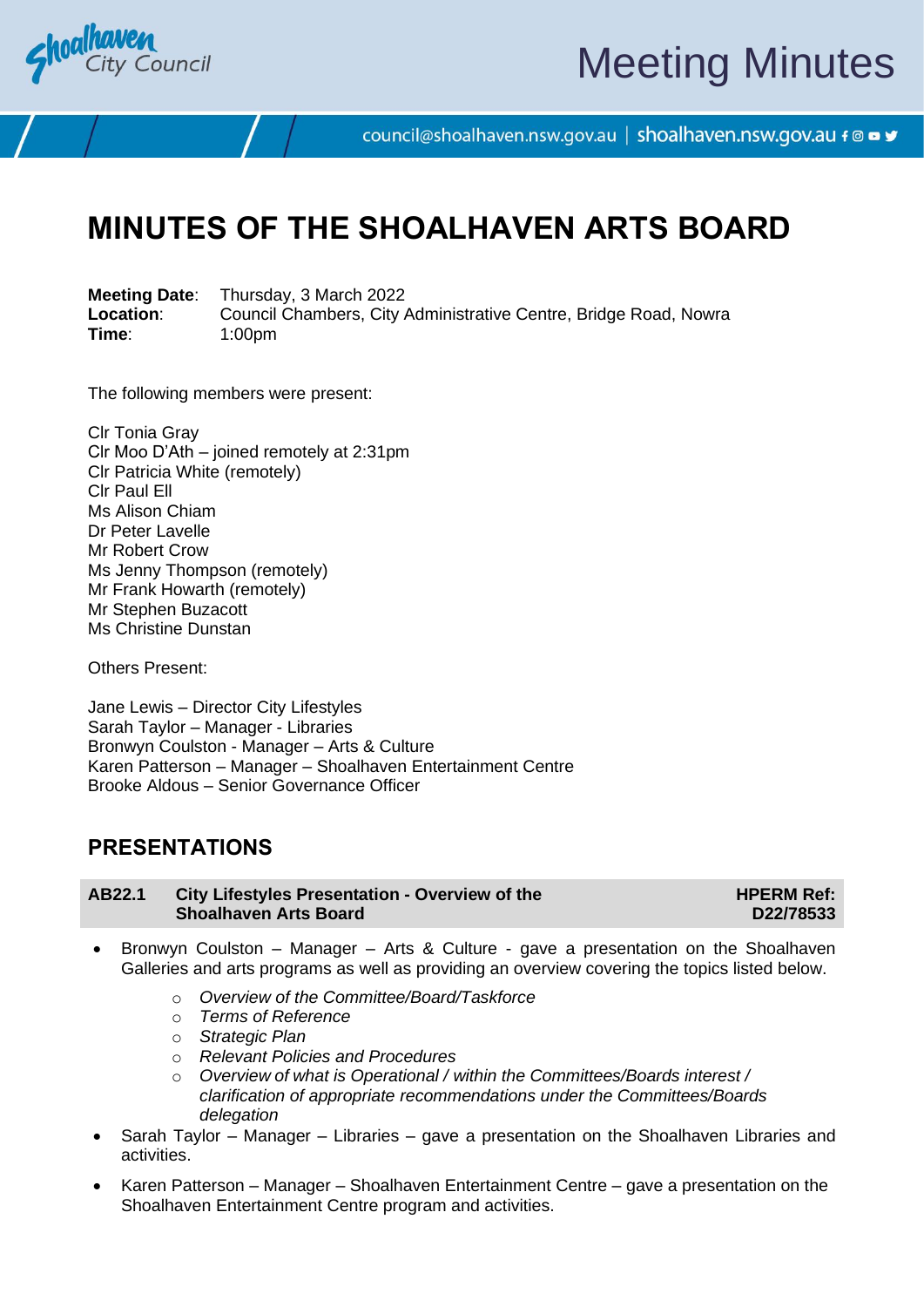

#### **AB22.2 Presentation - Governance - Brief Induction HPERM Ref:**

# **D22/78550**

Brooke Aldous – Senior Governance Officer - made a presentation to the meeting providing an overview of the Shoalhaven Arts Board covering:

- *Code of Conduct*
- *Code of Meeting Practice*
- *Delegations*
- *Declaration of Interests*
- *External Member Reports*

#### **Election of Chairperson**

Nominations for Chairperson were received for:

- Christine Dunstan
- **CIr Paul Ell**

It was noted that Clr Paul Ell is an alternate member of the Shoalhaven Arts Board, and the Board were subsequently advised that a number of Councillors had requested meeting times of Committees and Boards be changed to 5:00pm to allow for more Councillor attendance. It was decided to elect a chair for this meeting.

#### **RESOLVED** (Christine Dunstan / Clr White)

That Clr Paul Ell be appointed as the Chairperson for today's meeting and that the election of the Chairperson of the Shoalhaven Arts Board be further considered at the next meeting.

#### CARRIED

The position of Chairperson will be resolved at the next meeting of the Shoalhaven Arts Board.

#### **Apologies / Leave of Absence**

An apology was received from Lynda Kelly and Clr Wells.

#### **Confirmation of the Minutes**

**RESOLVED** (Alison Chiam / Stephen Buzacott)

That the Minutes of the Shoalhaven Arts Board held on Thursday 21 October 2021 be confirmed. CARRIED

#### **Declarations of Interest**

Nil.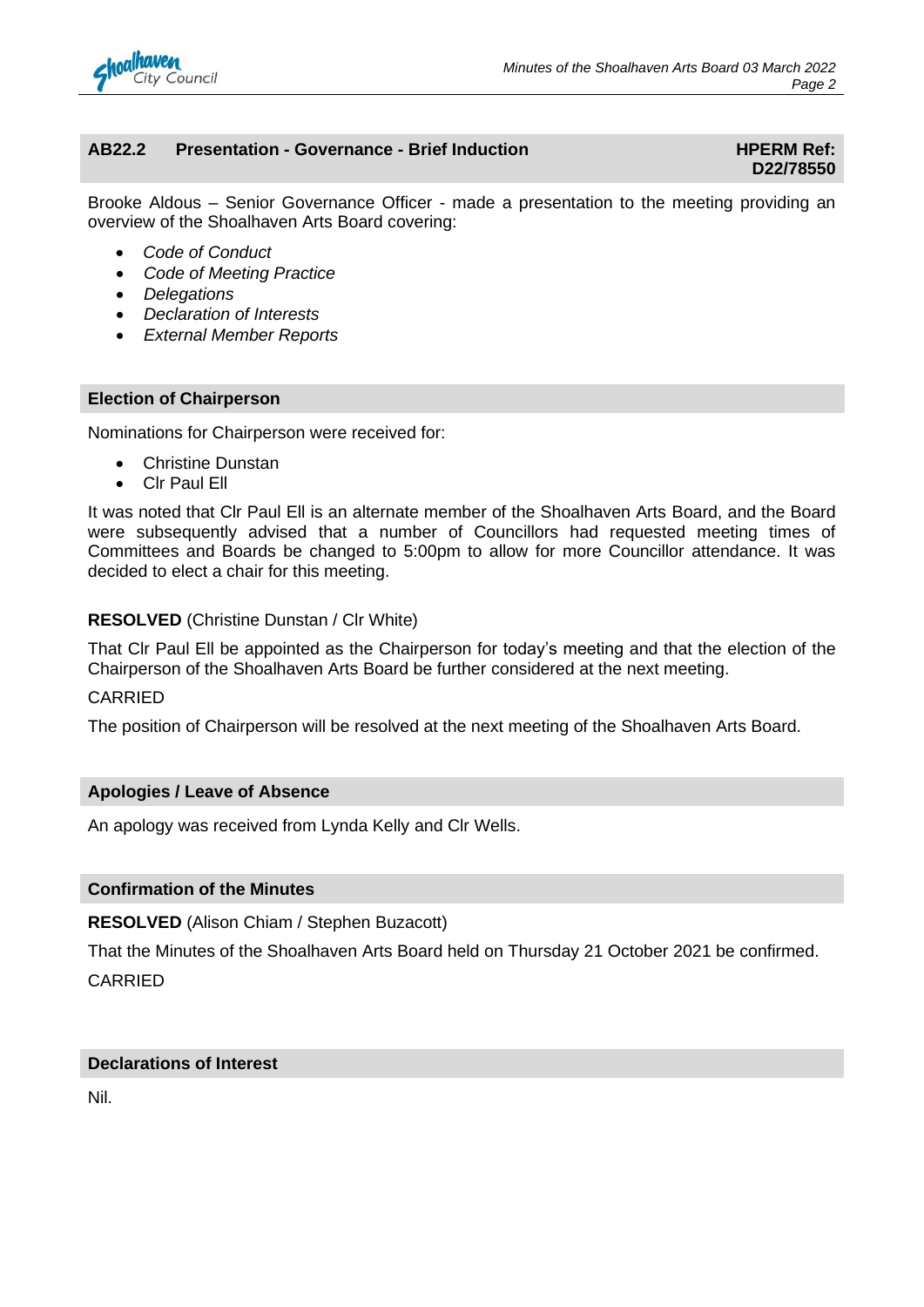

# **REPORTS**

#### **AB22.3 Notification of Council Resolution - Shoalhaven Arts Board Re-establishment**

#### **Recommendation (Item to be determined under delegated authority)**

That the Shoalhaven Arts Board receive the Notification of Council Resolution – Shoalhaven Arts Board Re-establishment report for information.

#### **RESOLVED** (Christine Dunstan / Peter Lavelle)

That the Shoalhaven Arts Board receive the Notification of Council Resolution – Shoalhaven Arts Board Re-establishment report for information.

CARRIED

#### **AB22.12** Update on Actions - March 2022 **HPERM Ref: HPERM Ref:**

**D22/82573**

**HPERM Ref: D22/78522**

#### **Recommendation (Item to be determined under delegated authority)**

That the Shoalhaven Arts Board receive the Update on Actions report for information.

#### **RESOLVED** (Alison Chiam / Stephen Buzacott)

That the Shoalhaven Arts Board receive the Update on Actions report for information.

CARRIED

### **AB22.4** Shoalhaven Libraries - Update **Material Contract Contract Contract Contract Contract Contract Contract Contract Contract Contract Contract Contract Contract Contract Contract Contract Contract Contract Contract Co**

**D22/60550**

Sarah Taylor – Manager – Libraries – provided an update to the meeting

- Library situation throughout the Shoalhaven has been running as a hybrid system with online events and digital resources due to closures throughout the COVID-19 pandemic, but is happy to report they have been welcoming back in-person visits since reopening in October 2021.
- Focusing on making local heritage collections as accessible as possible (digitised) over the next two years.
- New strategic plan is currently being developed by staff.
- The new Sanctuary Point library project is progressing very well with the DA being lodged in February. Work is also progressing on the Public Art component of the project.

#### **Recommendation (Item to be determined under delegated authority)**

That the Shoalhaven Arts Board receive the Shoalhaven Libraries Update report for information.

#### **RESOLVED** (Stephen Buzacott / Robert Crow)

That the Shoalhaven Arts Board receive the Shoalhaven Libraries Update report for information.

CARRIED

Note: Clr D'Ath joined the meeting remotely at 2:31pm.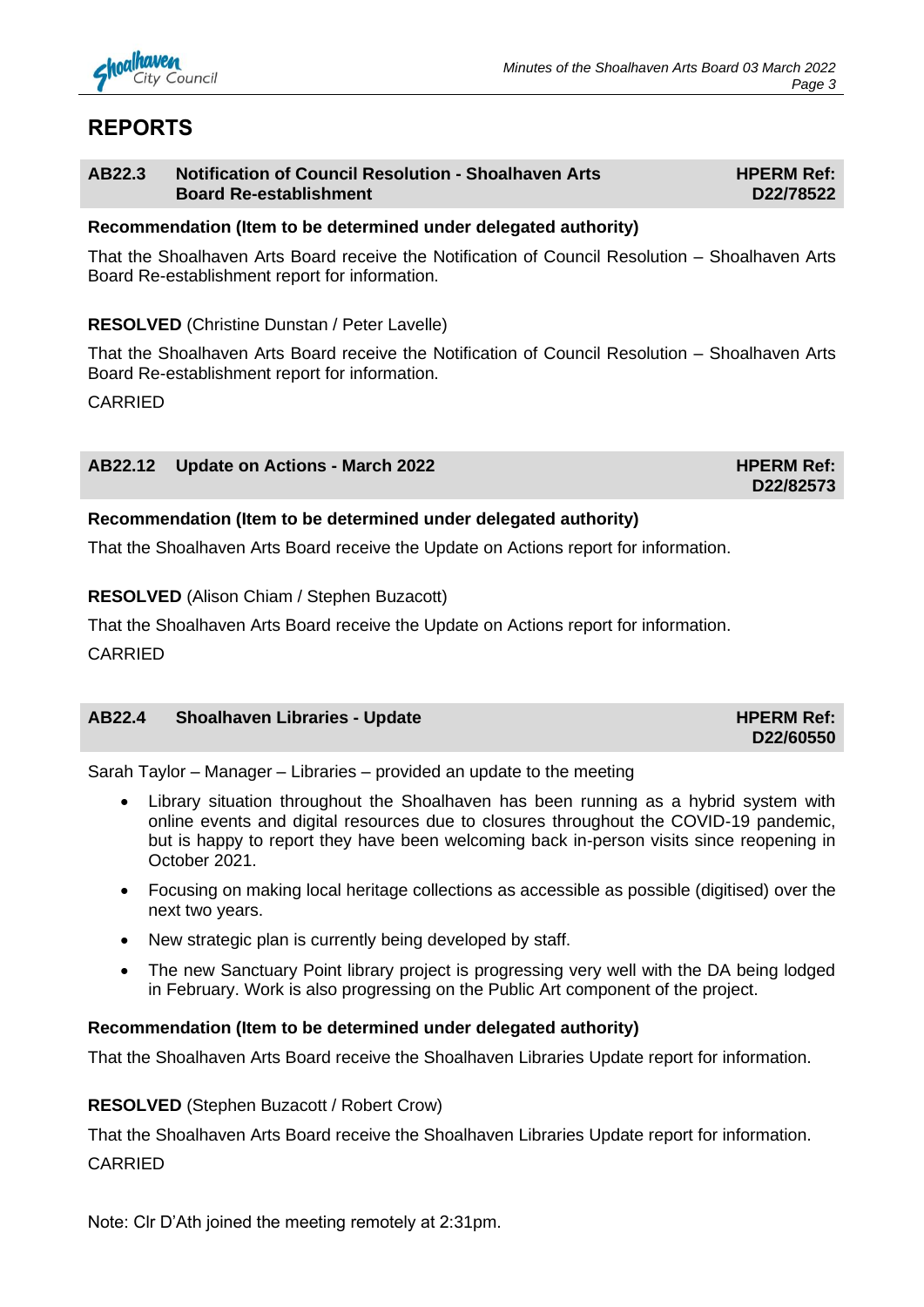

#### **AB22.5 Subcommittee Membership, Working Groups, Portfolios and Panel of Peers**

#### **HPERM Ref: D22/62258**

#### **Recommendation (Item to be determined under delegated authority)**

- 1. That the following subcommittees and working groups be established with the membership as detailed [names to be filled in at meeting]
- 2. Art Acquisition and Collection Subcommittee
	- a. Chair of the SAB
	- b. Manager Arts and Culture or nominated representative
	- c. Shoalhaven Arts Board member [name to be filled in at meeting]
	- d. Shoalhaven Arts Board member [name to be filled in at meeting]
	- e. Invited Arts Professional
- 3. Arts Board Grants Working Group
	- a. Shoalhaven Arts Board member [name to be filled in at meeting]
	- b. Shoalhaven Arts Board member [name to be filled in at meeting]
	- c. Shoalhaven Arts Board member [name to be filled in at meeting]
	- d. Appropriate Council officer from the Cultural sector
- 4. Art Collection Strategic Planning Working Group
	- a. Chair of the SAB
	- b. Manager Arts and Culture or nominated representative
	- c. Shoalhaven Arts Board member [name to be filled in at meeting]
	- d. Shoalhaven Arts Board member [name to be filled in at meeting]
	- e. Invited Arts Professional
	- f. Invited Arts Professional Aboriginal

#### **RESOLVED** (Clr Gray / Alison Chiam)

That the following subcommittees and working groups be established with the membership as detailed

- 1. Art Acquisition and Collection Subcommittee
	- a. Chair of the Shoalhaven Arts Board
	- b. Manager Arts and Culture or nominated representative
	- c. Shoalhaven Arts Board member Stephen Buzacott
	- d. Shoalhaven Arts Board member Alison Chiam
	- e. Shoalhaven Arts Board member Clr Moo D'Ath
	- f. Invited Arts Professional Boe-Lin Bastian
- 2. Arts Board Grants Working Group
	- a. Shoalhaven Arts Board member Christine Dunstan
	- b. Shoalhaven Arts Board member Jenny Thompson
	- c. Shoalhaven Arts Board member Peter Lavelle
	- d. Appropriate Council officer from the Cultural sector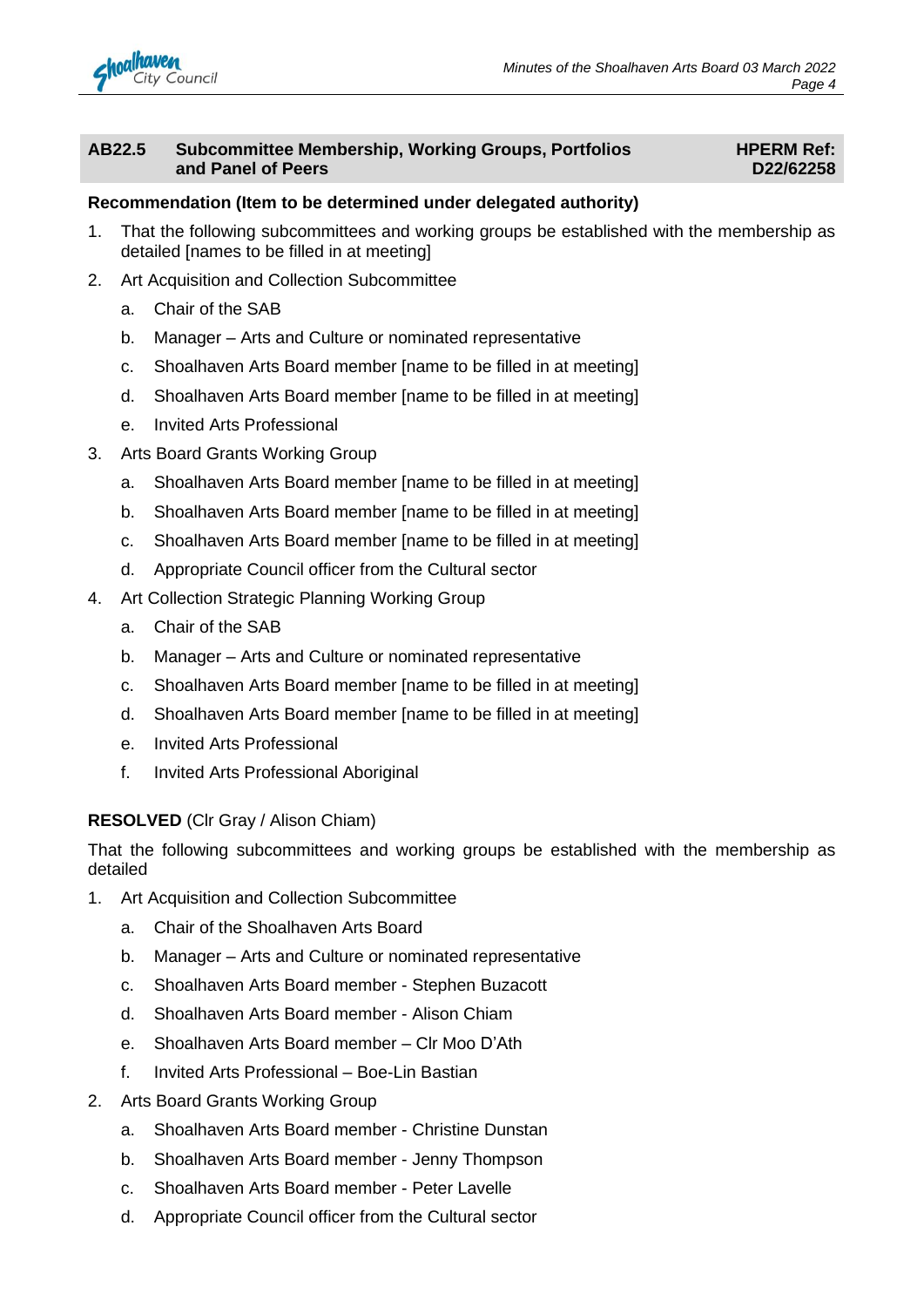

- e. Invited Art Professional
- 3. Art Collection Strategic Planning Working Group
	- a. Chair of the Shoalhaven Arts Board
	- b. Manager Arts and Culture or nominated representative
	- c. Shoalhaven Arts Board member Alison Chiam
	- d. Shoalhaven Arts Board member Clr Moo D'Ath
	- e. Invited Arts Professional -– Boe-Lin Bastian
	- f. Invited Arts Professional Aboriginal

#### CARRIED

#### **AB22.6 Shoalhaven Arts Board 2021 / 2022 Grants Program - Awarding of Grants**

**HPERM Ref: D22/62262**

#### **Recommendation (Item to be determined under delegated authority)**

#### That

- 1. The Shoalhaven Arts Board grants be allocated as follows:
	- a. Professional Development Grants
		- i. Brooke Boland Advanced Creative Non-Fiction course \$420
		- ii. Joanna Thomas Colour Pencils in Contemporary Botanical Art \$1,900
		- iii. Damien Lane and Johnny Leahy Attendance at the Australian International Documentary Conference 2022 - \$3,000
	- b. Sense of Place Grants
		- i. Connect Sanctuary Point Outdoor Art Space \$2,500
		- ii. Shoalhaven Youth Orchestra South Coast Sketches \$10,000
		- iii. Headspace Nowra Vincentia High School Pride Mural \$10,000
		- iv. Nowra Public School Connecting Community to School \$10,000
- 2. The remaining funding from the Grants Program (\$1,180) and the remaining budget in the 2020 Schools Art Project (\$3,100) are combined providing funding of \$4,280.
- 3. Funding of \$4,280 is allocated to Headspace Nowra to support the documentation of their Sense of Place project contingent on Headspace providing evidence to of their ability to fund any shortfall in the project budget.

#### **RESOLVED** (Clr Gray / Frank Howarth)

**That** 

- 1. The Shoalhaven Arts Board grants be allocated as follows:
	- a. Professional Development Grants
		- i. Brooke Boland Advanced Creative Non-Fiction course \$420
		- ii. Joanna Thomas Colour Pencils in Contemporary Botanical Art \$1,900
		- iii. Damien Lane and Johnny Leahy Attendance at the Australian International Documentary Conference 2022 - \$3,000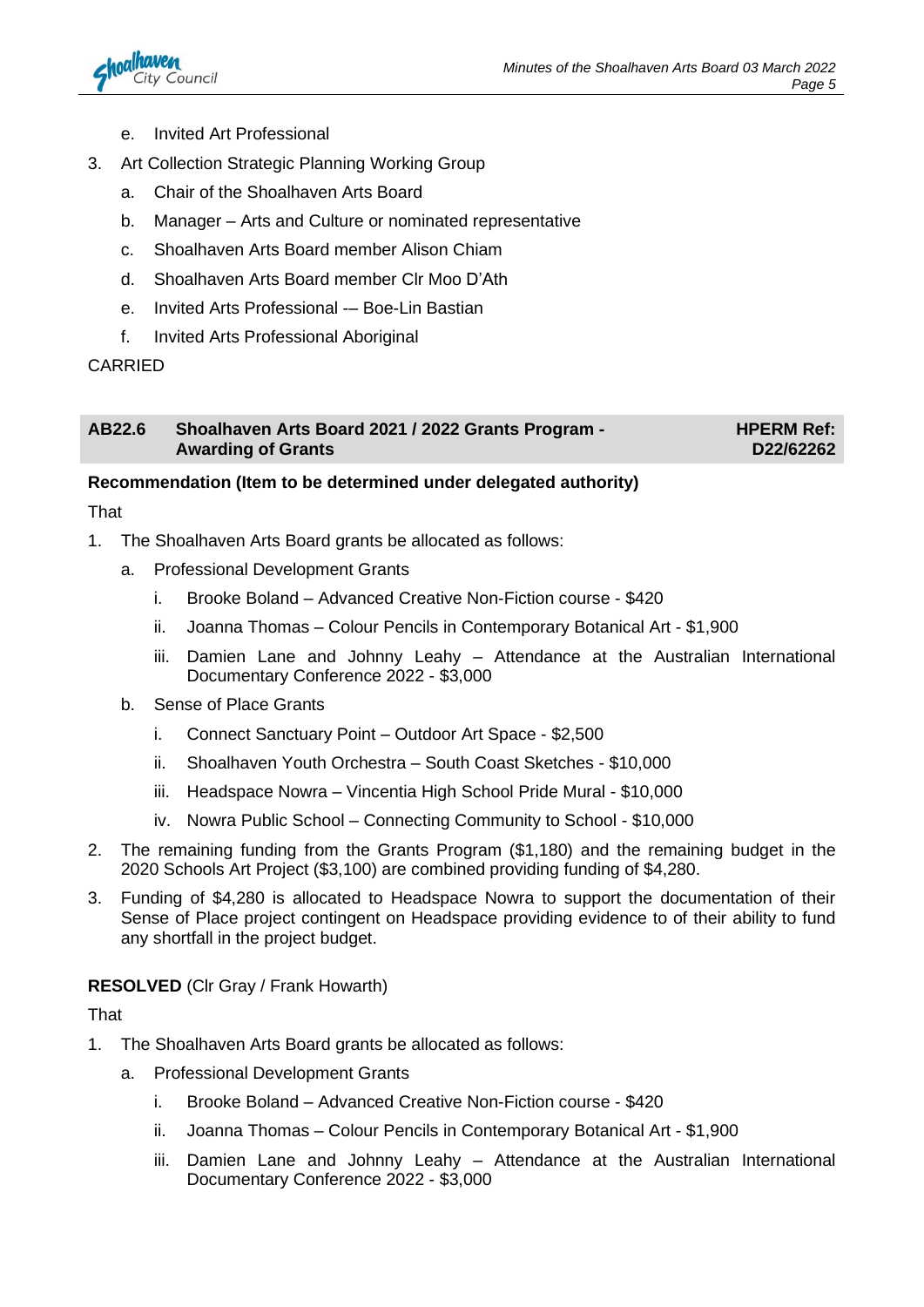- b. Sense of Place Grants
	- i. Connect Sanctuary Point Outdoor Art Space \$2,500
	- ii. Shoalhaven Youth Orchestra South Coast Sketches \$10,000
	- iii. Headspace Nowra Vincentia High School Pride Mural \$10,000
	- iv. Nowra Public School Connecting Community to School \$10,000
- 2. The remaining funding from the Grants Program (\$1,180) and the remaining budget in the 2020 Schools Art Project (\$3,100) are combined providing funding of \$4,280.
- 3. Funding of \$4,280 is allocated to Headspace Nowra to support the documentation of their Sense of Place project contingent on Headspace providing evidence to of their ability to fund any shortfall in the project budget.

CARRIED

#### AB22.7 **Public Art - Opportunities and Requirements HPERM Ref: HPERM Ref:**

**D22/62263**

#### **Recommendation**

That Council consider allocating funds of \$100,000 in the 2022/23 budget process to contract an arts specialist to:

- 1. Undertake a full review of the current Public Art Policy and make recommendations for a new policy that supports innovative and best practice approach to public art in the Shoalhaven.
- 2. Develop suitable internal procedures and documentation that ensures that consistent approach and standards are applied to Public Art projects, supporting excellence in commissioning standard, safety and community engagement
- 3. Document all existing public art across the Shoalhaven, it's current condition, conservation / maintenance needs and status for recording in the City Collection Management system

#### **RECOMMENDATION** (Christine Dunstan / Robert Crow)

That Council consider allocating funds of \$100,000 in the 2022/23 budget process to contract an arts specialist to:

- 1. Undertake a full review of the current Public Art Policy and make recommendations for a new policy that supports innovative and best practice approach to public art in the Shoalhaven.
- 2. Develop suitable internal procedures and documentation that ensures that consistent approach and standards are applied to Public Art projects, supporting excellence in commissioning standard, safety and community engagement
- 3. Document all existing public art across the Shoalhaven, it's current condition, conservation / maintenance needs and status for recording in the City Collection Management system

#### CARRIED

| AB22.8 | Shoalhaven Regional Gallery - Update - November, | <b>HPERM Ref:</b> |
|--------|--------------------------------------------------|-------------------|
|        | December, January 2021/2022                      | D22/63964         |

Bronwyn Coulston – Manager - Arts & Culture - provided an update on recent activities across the Shoalhaven Regional Gallery since reopening in mid-October 2021:

- Archibald Prize 2020 touring exhibition as well as a very small event hosting the prize winners of the Shoalhaven "Young Archies" competition held in courtyard.
- Summer period featured two exhibitions a photographic exhibition featuring surfing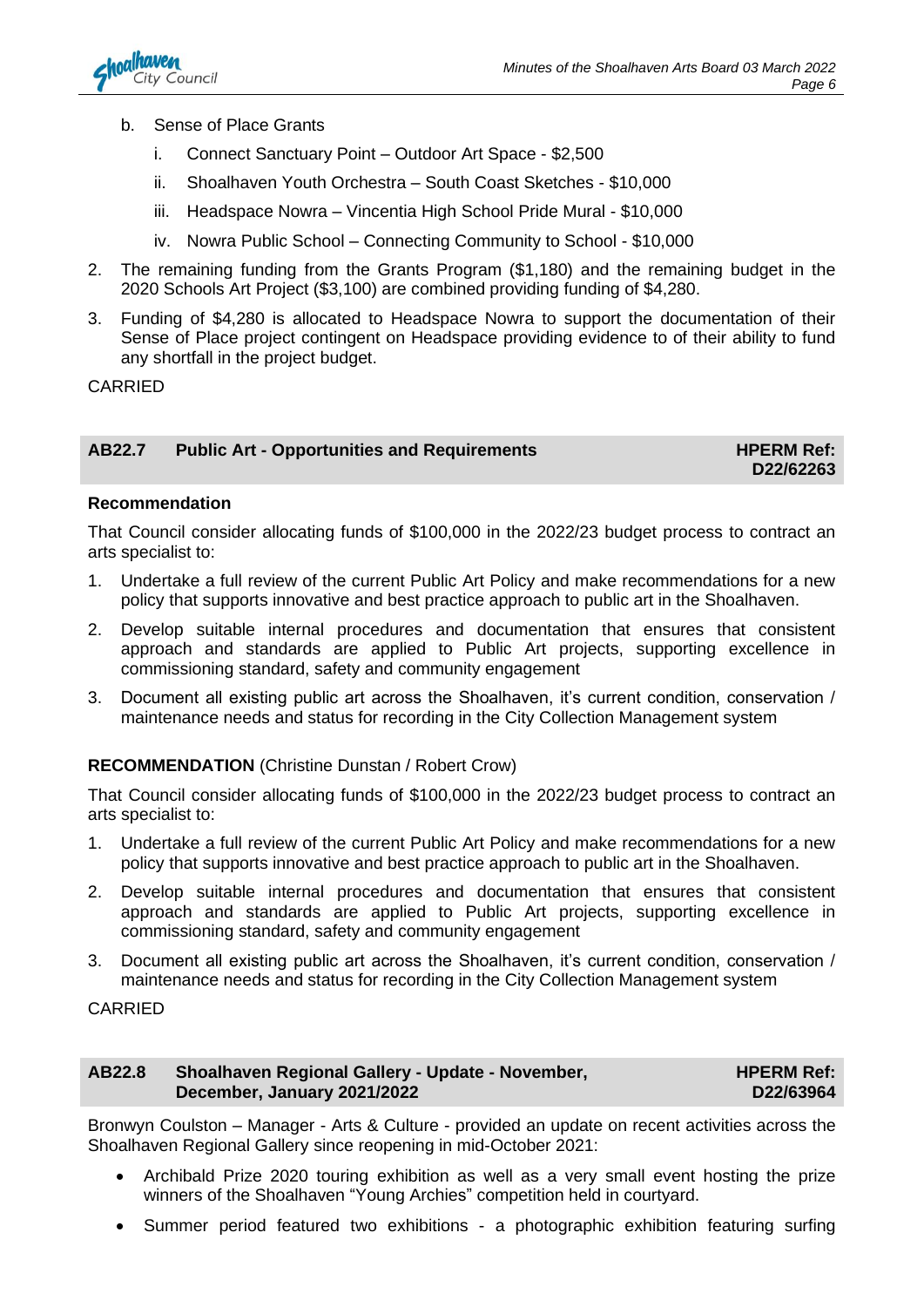identities alongside the playing the recording of "The Reef".

- School holiday activity and art activation activity held at Stocklands Nowra throughout the holiday period.
- Images of Regenerate Exhibition are being installed this week.
- HSC Art Exhibition "New Horizons" opens this Saturday.

#### **Recommendation (Item to be determined under delegated authority)**

That the Shoalhaven Arts Board receive the Regional Gallery report for information.

**RESOLVED** (Christine Dunstan / Alison Chiam)

That the Shoalhaven Arts Board receive the Regional Gallery report for information.

CARRIED

#### **AB22.9** Shoalhaven Entertainment Centre Update **Mateur Additional HIPERM Ref:**

**D22/70229**

Karen Patterson – Manager – Shoalhaven Entertainment Centre advised that the staff are very much looking forward to the Centre reopening in April after being closed for essential maintenance works since December.

It is going to be a very busy and exciting period as the Centre is essentially programming three years of events into a nine month period.

Karen apologised to the Arts Board members who didn't receive an invite to the Season Launch due to an administrative oversight.

#### **Recommendation (Item to be determined under delegated authority)**

That Shoalhaven Arts Board receives the Shoalhaven Entertainment Centre report for information.

#### **RESOLVED** (Clr Gray / Alison Chiam)

That Shoalhaven Arts Board receives the Shoalhaven Entertainment Centre report for information. CARRIED

#### **AB22.10** Shoalhaven City Art Collection - Acquisitions **HPERM Ref:**

**D22/71349**

#### **Recommendation (Item to be determined under delegated authority)**

That

- 1. The offer of donation through the Cultural Gifts program of the work *Bleak Milestones* by Glenn Barkley is accepted
- 2. That the offer of donation through the Cultural Gifts program of the work *A Chorus Line: Neville* by Michelle Cawthorn is accepted
- 3. That the offer of donation through the Cultural Gifts program of the works *Road Hazard, Conjola and Arthur's Rocks, Bundanon* by Peter Sharp is accepted
- 4. That the offer of donation through the Cultural Gifts program of the work *Three Sisters* by Geoff La Gerche is declined
- 5. That the offer of donation of the untitled work by Fred Leist is accepted
- 6. That the offer of donation through the Cultural Gifts program of the work *Apparition of the*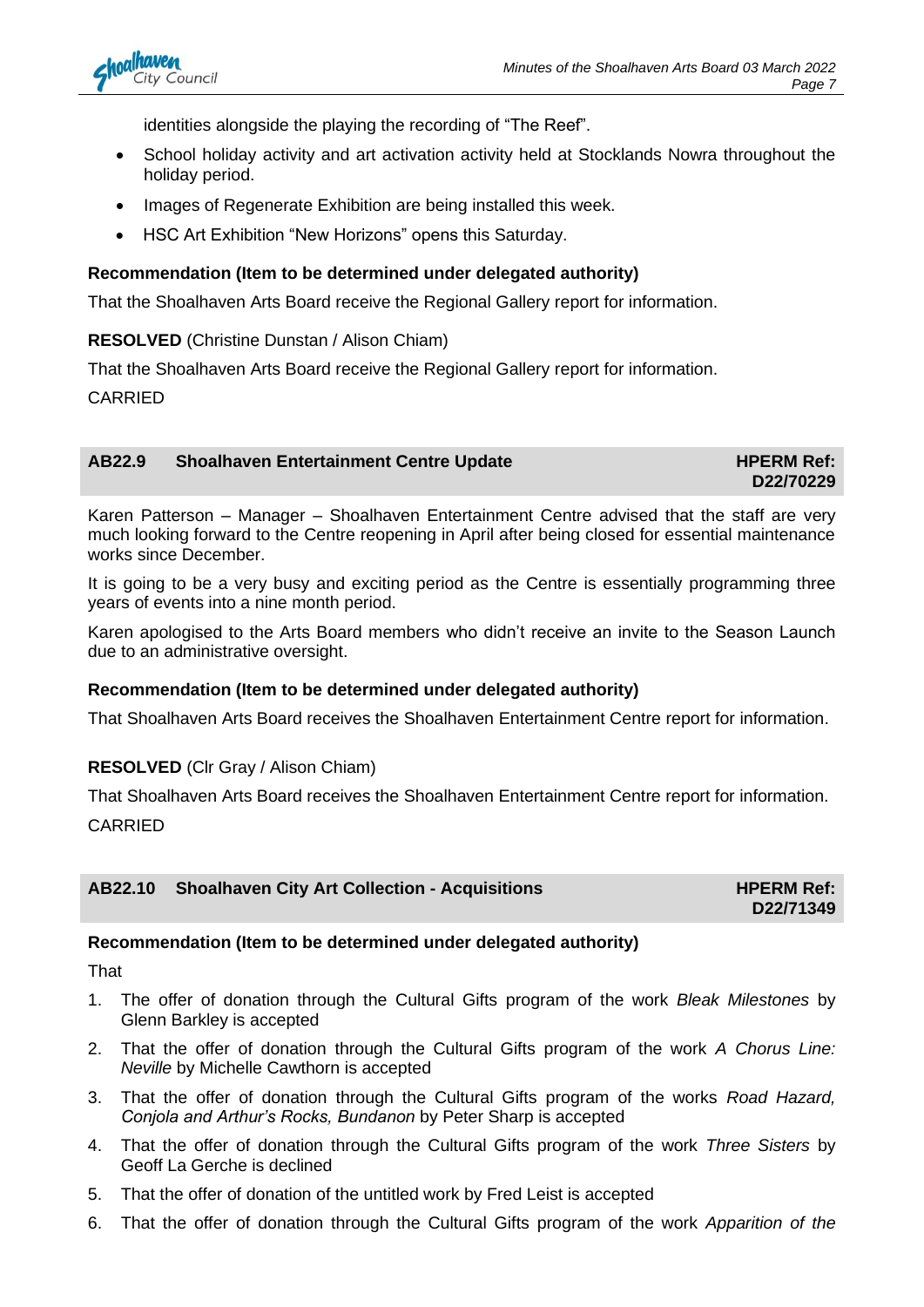

*Mythmaker* by Graham Blondel is accepted.

#### **RESOLVED** (Stephen Buzacott / Christine Dunstan)

**That** 

- 1. The offer of donation through the Cultural Gifts program of the work *Bleak Milestones* by Glenn Barkley is accepted
- 2. The offer of donation through the Cultural Gifts program of the work *A Chorus Line: Neville* by Michelle Cawthorn is accepted
- 3. The offer of donation through the Cultural Gifts program of the works *Road Hazard, Conjola and Arthur's Rocks, Bundanon* by Peter Sharp is accepted
- 4. The offer of donation through the Cultural Gifts program of the work *Three Sisters* by Geoff La Gerche is declined
- 5. The offer of donation of the untitled work by Fred Leist is accepted
- 6. The offer of donation through the Cultural Gifts program of the work *Apparition of the Mythmaker* by Graham Blondel is accepted.

CARRIED

#### **AB22.11 Lake Tabourie Museum - Collection Care and Management**

**HPERM Ref: D22/71354**

#### **Recommendation**

That Council

- 1. Receive the report for information.
- 2. Consider an operational budget bid of \$40,000 as part of the 2022/23 budget process to ensure critical conservation work can be undertaken at Lake Tabourie Museum

#### **RECOMMENDATION** (Alison Chiam / Clr Gray)

That Council

- 1. Receive the report for information.
- 2. Consider an operational budget bid of \$40,000 and a recurrent funding of \$10,000 per annum as part of the 2022/23 budget process to ensure critical conservation work can be undertaken at Lake Tabourie Museum

CARRIED

## **GENERAL BUSINESS**:

#### **AB22.13 Additional Item - Public Art Piece - Berry**

Clr Gray – as Berry turns 200 this year – asked if the Arts Board or Council could do anything artistic to recognise the Indigenous heritage of Berry considering we have visual representation of Alexander and David Berry at the Northern entry to Berry. The Open Fields Arts Centre (due in 2023) have previously presented to the Shoalhaven Arts Board to recognise the Indigenous heritage of Berry by way of a public art piece in Berry, which was supported by the Shoalhaven Arts Board and will be welcomed back once further information requested is at hand. Clr Gray was encouraged to raise a Notice of Motion as a timelier manner of dealing with this.